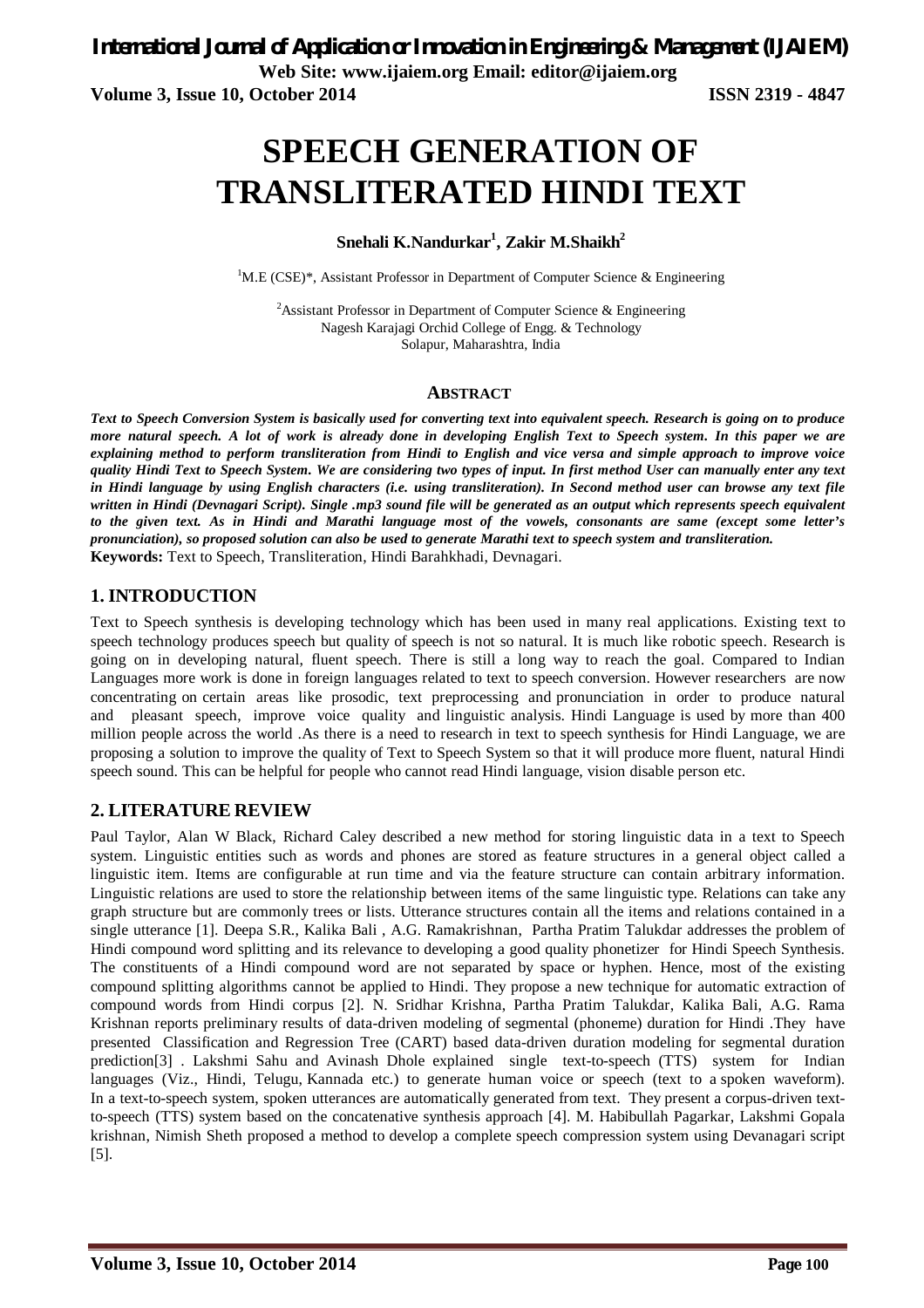# *International Journal of Application or Innovation in Engineering & Management (IJAIEM)* **Web Site: www.ijaiem.org Email: editor@ijaiem.org**

**Volume 3, Issue 10, October 2014 ISSN 2319 - 4847**

# **3. METHODOLOGY**

#### **The working of the proposed system is as follows:**

- 1) Record Hindi barahkhadi (all vowels, consonants), most commonly occurring words in .wav form. Recording can be done by using a microphone. We can record all barahkhadi in single .wav files by giving some stop while speaking two letters and two words. Then we have cut all files using Sound forge software. There are many softwares available that can cut the sound file into multiple files by detecting the gaps between two wav files. We can also stores words that are most commonly used in Hindi. For testing purpose we have recorded 1000 words.
- 2) Store all .wav sound files in one folder.
- 3) Input text file written in Hindi devnagari script. We can also enter any text in textbox that we want to listen.
- 4) Tokenize text into letters in Hindi and map letter to sound.
- 5) We have used the concatenation approach for developing text to speech. Normally when we read any paragraph or sentences there is a very small gap between two words. It is in milliseconds. We have played Space file when gap between two words is detected .This approach will improve the Hindi text to Speech System.

#### **3.1 Hindi Text To Speech Conversion Logic**

To give input through textbox, user will enter Hindi text but written using English letters so Transliteration engine is required so that it can convert English characters to corresponding Hindi characters (not translation). So if the input is

"meraa" output should show "मेरा" i.e. it will not check any semantic meaning of "meraa". We have used two String tables, one table contains Hindi letters, and other table contains equivalent English text. We have recorded Hindi barahkhadi, and most probable words in Hindi and saved every letter, word separately. English letters are used for naming stored files, so if the user types any Hindi letter or word using English text we can simply concatenate the speech files with the name to get a final output. For example if user types 'स', its English equivalent is 'S'. So we have a

speech file by name 's.wav' which will be played when 'स' is to be pronounced.

#### *3.2 Form Design*

| $\underline{\underline{\mathfrak{L}}}$                                                                   | $\mathbf{x}$<br>$\begin{array}{c c c c} \hline \multicolumn{3}{c }{\textbf{0}} & \multicolumn{3}{c }{\textbf{0}} \\ \hline \multicolumn{3}{c }{\textbf{0}} & \multicolumn{3}{c }{\textbf{0}} \\ \hline \multicolumn{3}{c }{\textbf{0}} & \multicolumn{3}{c }{\textbf{0}} \\ \hline \multicolumn{3}{c }{\textbf{0}} & \multicolumn{3}{c }{\textbf{0}} \\ \hline \multicolumn{3}{c }{\textbf{0}} & \multicolumn{3}{c }{\textbf{0}} \\ \hline \multicolumn{3}{c }{\textbf{0}} & \mult$ |
|----------------------------------------------------------------------------------------------------------|-------------------------------------------------------------------------------------------------------------------------------------------------------------------------------------------------------------------------------------------------------------------------------------------------------------------------------------------------------------------------------------------------------------------------------------------------------------------------------------|
| Type Your Text Here ( Hindi Equivalent of English) Like Type "mujhe" for मुझे<br><b>English Text Box</b> |                                                                                                                                                                                                                                                                                                                                                                                                                                                                                     |
| meraa naam raanii hai                                                                                    | English Equivalent (ex: me or re or ko)<br>Create<br><b>Brows Pdf</b>                                                                                                                                                                                                                                                                                                                                                                                                               |
|                                                                                                          |                                                                                                                                                                                                                                                                                                                                                                                                                                                                                     |
| <b>Convert to Hindi Equivalent</b>                                                                       |                                                                                                                                                                                                                                                                                                                                                                                                                                                                                     |
| <b>Hindi Text Box</b>                                                                                    | <b>Segmented English Words</b>                                                                                                                                                                                                                                                                                                                                                                                                                                                      |
| ۸<br>मैरा नाम रानी है<br>≡<br>٠                                                                          | me raa<br>naa m<br>raa nii<br>hai                                                                                                                                                                                                                                                                                                                                                                                                                                                   |
| <b>Convert to English Equivalent</b><br><b>Browse Hindi File</b>                                         | Speak                                                                                                                                                                                                                                                                                                                                                                                                                                                                               |

#### **Figure 1** Screenshot of Form design

As shown in above figure, User needs to type Hindi words using English letters (i.e. transliteration). For example "मॆरा नाम रानी है" should be written as "Meraa naam raanii hai". Now first using the transliteration table given below, it will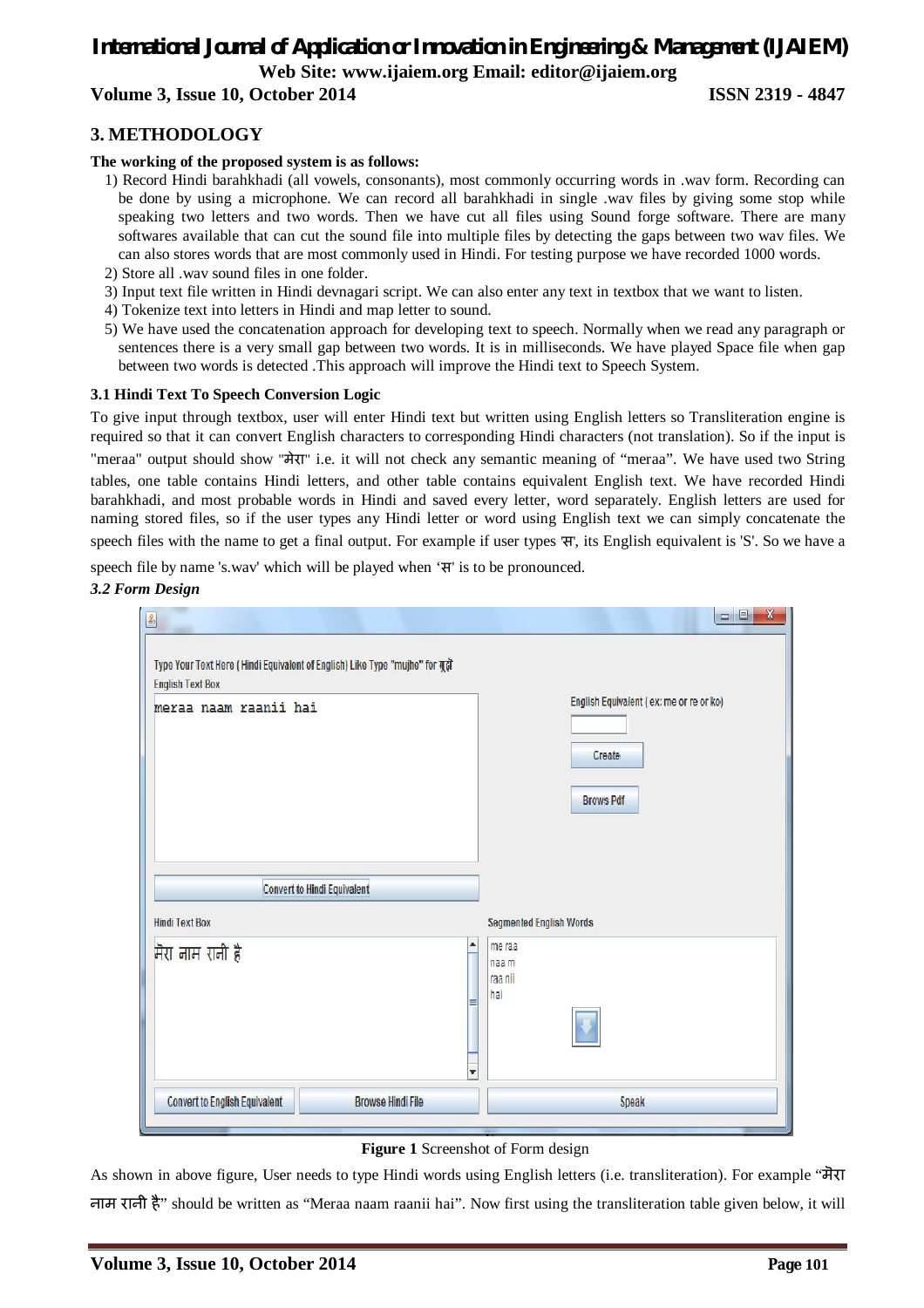# *International Journal of Application or Innovation in Engineering & Management (IJAIEM)* **Web Site: www.ijaiem.org Email: editor@ijaiem.org Volume 3, Issue 10, October 2014 ISSN 2319 - 4847**

convert the English text to Hindi text (Devnagari script) and should display "मॆरा नाम रानी है".Now it is role of the Speech system to synthesis the text. While the transliteration is performed, the system creates a table of transliteration. **Table1** Transliteration Table

| Me  |
|-----|
| raa |
| naa |
| m   |
| raa |
| nii |
| hai |
|     |

We have created sound files and stored them by the name of English letters of the table i.e. a.wav, aa.wav, au.wav and so on. Once the above table is ready, system concatenates's the appropriate wav files sequentially and play it as speech file. **F**igure below gives an overview of how speech is generated when we give input in Hindi language using English characters.





#### **4. CONCLUSION**

This paper explains a simple approach to perform transliteration (i.e. Hindi to English character mapping) and viceversa and generates speech from Hindi text .This work can be extended to read a Hindi pdf file written in devnagari